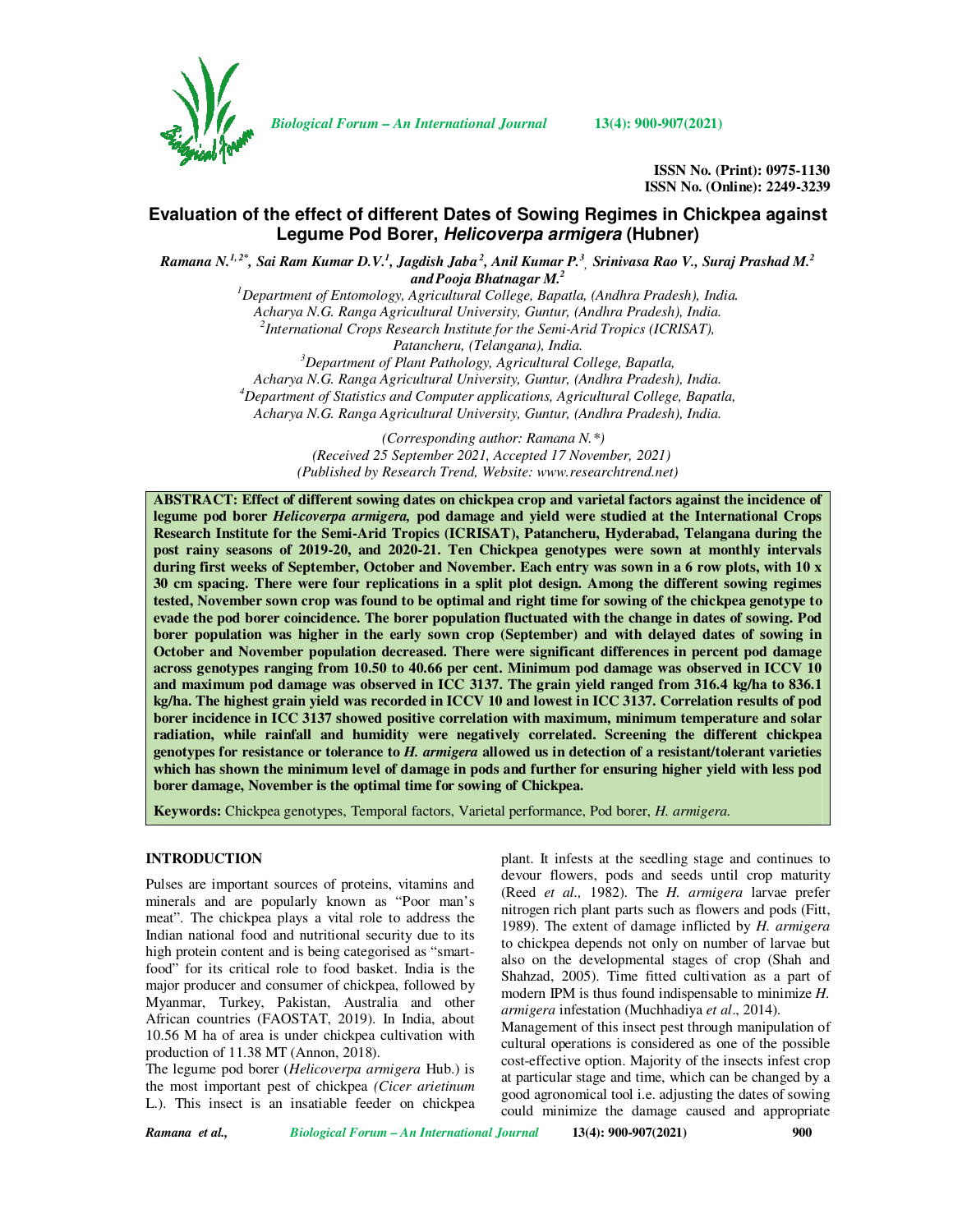sowing dates can help in pest escape by crop during the vulnerable stages of crop growth. Persistent nature of *H. armigera* results in substantial yield losses (Ahmad *et al*., 2016). But pest appearance, population fluctuation, infestation rate and yield could be altered towards a profitable court can be done by optimizing the time of sowing.

Insecticide application for pod borer control is uneconomical under subsistence farming, and is beyond the means of resource poor farmers in the semi-arid tropics. Host plant resistance (HPR) can play a major role in controlling *H. armigera* damage in combination with other methods of pest control. In view of limited success in developing crop cultivars with resistance to this pest, there is a need to identify genotypes with great tolerance mechanisms and with remarkable capacity to recover from *H. armigera* damage by producing more vegetative growth and through a second flush of flowers and pods. In the light of aforesaid concepts, the present research was carried out to evaluate a diverse array of chickpea genotypes for optimizing the appropriate time of sowing to tackle the damage caused by *H. armigera.* 

### **MATERIALS AND METHODS**

**Study site and weather.** The experiments were conducted at International Crops Research Institute for the Semi-Arid Tropics (ICRISAT), Patancheru (17.51ºN, 78.27ºE and 545 m), India. The area receives an annual mean rainfall greater than 750 mm, with main rainy season between June to September. The study area has mosaic landscape and suitable to grow most of semi-arid tropics crops; however, ICRISAT has the mandate of six crops chickpea, groundnut, pigeonpea, sorghum, pearl millet and finger millet. The current study focuses on *H. armigera* infestations in chickpea crop.

**Screening for** *H. armigera* **in different cultivars of chickpea.** The studies on screening of different Chickpea cultivars were carried at ICRISAT, Hyderabad, Patancheru to evaluate the varietal

performance and to assess the effect of temporal factors on the incidence of chickpea pests. Ten cultivars of chickpea were planted in the field during 2019-2020 and 2020-2021 *Rabi* seasons. Each entry was sown in a 6 row plots, with  $10 \times 30$  cm spacing. There were four replications in a split plot design. Normal agronomic practices with intercultural and weeding operations were carried out as and when needed without any insecticidal application.

**Observations recorded.** Ten plants were selected randomly from each plot and tagged. Observation on eggs and larval population of *H. armigera* were recorded at 15 days intervals (15, 30, 45, 60, 75 and 90 days after sowing. The per cent pod damage by gram pod borer, *H. armigera* was estimated from tagged plants at the time of harvest to assess, the extent of pod damage. Every pod was critically examined for *H. armigera* damage. Pods attacked by *H. armigera*  having big circular holes without larval exuviae on the pods were considered as damaged pods. Number of healthy and damaged pods were recorded separately for each genotype and for each date of sowing and the pod damage was estimated by using the following formula (1) and expressed in percentages. The total yield per plot including the yield of tagged plants sampled was taken and compared in kg/ha.

Percent pod damage = 
$$
\frac{\text{Number of damaged pools}}{\text{Total Number of pools}} \times 100
$$
 (1)

The percentage of pod damage at maturity of genotypes was compared with that of the check varieties. The test genotypes were then graded by using the following formula.

Pest resistance  $% =$ 

$$
\frac{\% \text{ PD in Check genotype} - \% \text{ PD in Test genotype}}{\% \text{ PD in Check genotype}} \times 100 \quad (2)
$$

Where, PD = Pod damage.

The pest resistance percentage was converted to 1-9 scale as follows:

| <b>Pest Resistance</b>  | <b>Resistance category</b> | <b>Pest Resistance Susceptible Rating (PRSR)</b> |
|-------------------------|----------------------------|--------------------------------------------------|
| 100%                    |                            | Immune                                           |
| 75 to 99%               |                            | Highly resistant                                 |
| 50 to 75%               |                            | Resistant                                        |
| 25 to 50%               |                            | <b>Moderately Resistant</b>                      |
| 10 to $25\%$            |                            | Intermediate                                     |
| $-10$ to $10\%$         |                            | Equal to susceptible check                       |
| $-25$ to- $10\%$        |                            | Moderately susceptible                           |
| $-50$ to $-25\%$        |                            | Susceptible                                      |
| $\epsilon$ -50% or less |                            | Highly susceptible                               |

### **STATISTICAL ANALYSIS**

Ten genotypes were screened in split plot design by considering genotypes as sub plots and time (date of sowing) as main plots. The data from the two rabi seasons was square root transformed and subjected to pooled analysis of variance (ANOVA) for assessing the performance of genotypes against relative resistance or susceptibility to pod borer, *H. armigera* using a Statistical Analysis System package (SAS). Simple correlation was worked out for only the susceptible genotype pooled data i.e. ICC 3137. The data provided in this research was of pooled data of two seasons.

### **RESULTS AND DISCUSSION**

**Varietal performance against legume pod borer eggs**  Results showed that sowing dates significantly (P<0.05) affected the incidence of *H. armigera*. Data presented in the Tables 1a and 1b represents that, during the crop period (15 to 90 days after sowing) there was a significant difference between dates of sowing and genotypes. The interaction effects, results revealed that there was a significant difference up to 45 DAS and 75 DAS.

*Ramana et al., Biological Forum – An International Journal* **13(4): 900-907(2021) 901**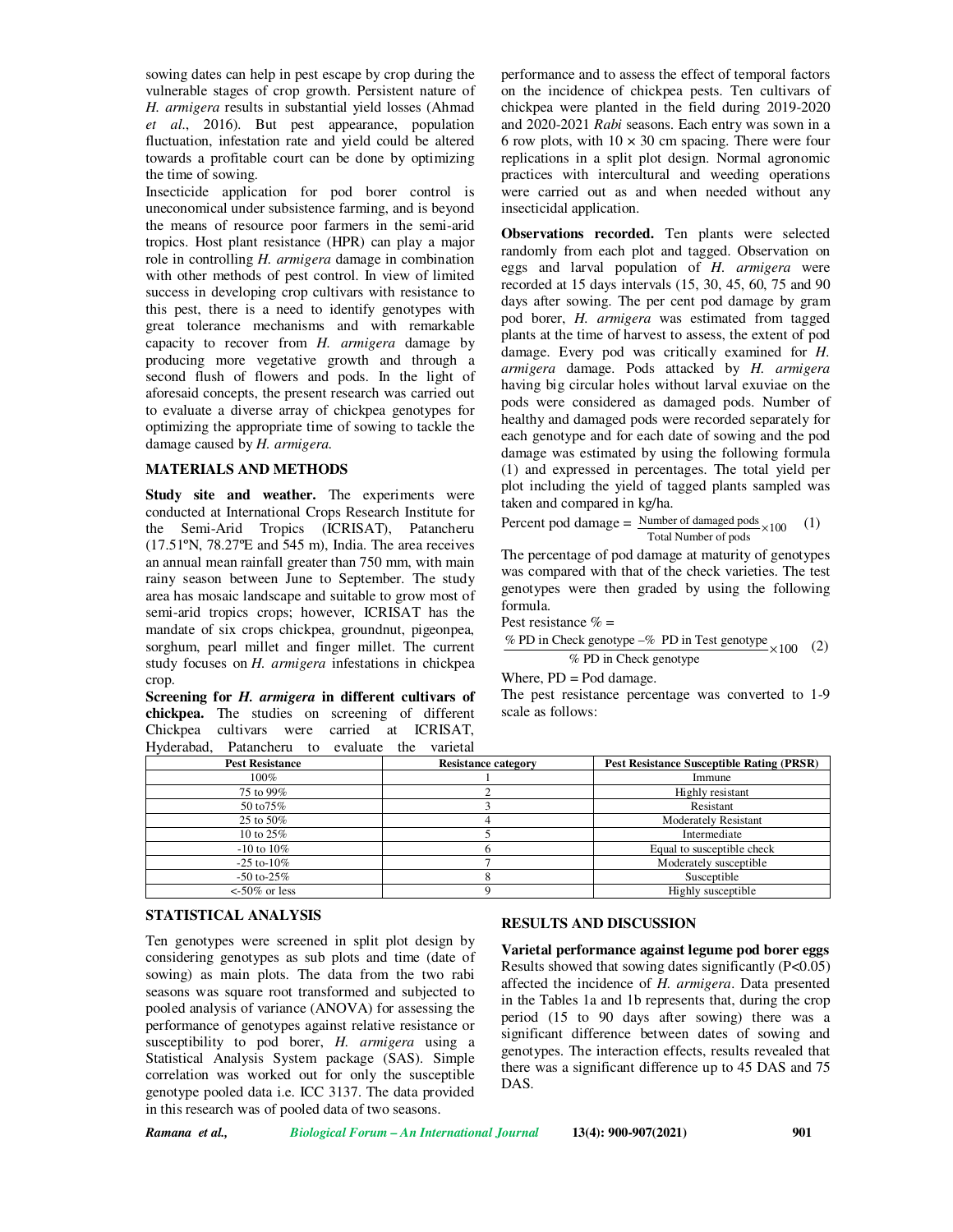|                       |                          |                         | Mean H. armigera eggs (10 Plants) 15 DAS |                      | Mean H. armigera eggs (10 Plants) 30 DAS |                           |                           |                    | Mean H. armigera eggs (10 Plants) 45 DAS |                           |                           |                      |
|-----------------------|--------------------------|-------------------------|------------------------------------------|----------------------|------------------------------------------|---------------------------|---------------------------|--------------------|------------------------------------------|---------------------------|---------------------------|----------------------|
| Genotype/Sub<br>plots | September                | October                 | November                                 | <b>SPM</b>           | September                                | October                   | November                  | <b>SPM</b>         | September                                | <b>October</b>            | November                  | <b>SPM</b>           |
| ICC 506EB             | $1.497$ <sup>cdefg</sup> | 1.477 <sup>fghij</sup>  | 1.449 <sup>k</sup>                       | 1.475 <sup>cd</sup>  | $1.512^{\text{cdefg}}$                   | $1.500$ <sup>defghi</sup> | $1.463^{ij}$              | 1.491 <sup>b</sup> | l.499 <sup>defghij</sup>                 | $1.471$ hijklmn           | $1.452^{mn}$              | 1.474 <sup>cd</sup>  |
| ICCV 10               | $1.521^{bc}$             | $1.48$ <sup>fghij</sup> | 1.48 <sup>fghij</sup>                    | $1.494^{\circ}$      | .511 <sup>cdefgh</sup>                   | $1.514^{\text{cdef}}$     | $1.482$ <sup>fghij</sup>  | $1.502^b$          | $1.505^{\text{cdefghi}}$                 | $1.510^{\text{cdefg}}$    | $1.470$ <sup>ijklmn</sup> | $1.495^{\circ}$      |
| <b>ICC 3137</b>       | .509 <sup>bcde</sup>     | $1.574^{\circ}$         | $1.510^{bcde}$                           | $1.531^{\circ}$      | $.563^{ab}$                              | $1.567^{\circ}$           | $.499$ <sup>defghi</sup>  | $1.543^a$          | $.547^{ab}$                              | $1.565^{\circ}$           | .508 <sup>cdefgh</sup>    | 1.54a                |
| <b>ICCL 86111</b>     | $1.478^{\rm fghij}$      | 1.481 <sup>fghij</sup>  | $1.477^{\mathrm{fghij}}$                 | 1.479 <sup>bcd</sup> | $.494$ <sup>defghi</sup>                 | $1.494^{\rm defghi}$      | $1.475^{ghij}$            | $1.488^{b}$        | $1.488$ efghijklm                        | $1.508^{\rm cdefgh}$      | $1.459$ <sup>klmn</sup>   | .485 <sup>bcd</sup>  |
| <b>ICCV 92944</b>     | $1.490^{\text{defgh}}$   | 1.459ik                 | 1.454ik                                  | $1.468^{\rm d}$      | $.500$ <sup>defghi</sup>                 | $1.497$ <sup>defghi</sup> | $1.505^{\mathrm{cdefgh}}$ | $1.501^b$          | $1.502^{\rm{defghi}}$                    | $1.495^{\rm defghijk}$    | $1.452^{mn}$              | 1.483 <sup>bcd</sup> |
| <b>ICCV 95334</b>     | $1.492^{\text{defgh}}$   | 1.504 <sup>bcdef</sup>  | $1.468^{\text{hijk}}$                    | $1.488^{bc}$         | .500 <sup>defghi</sup>                   | 1.513 <sup>cdef</sup>     | $1.444^{j}$               | $1.486^{b}$        | 1.519bcde                                | $1.502$ <sup>defghi</sup> | $1.46$ <sup>klmn</sup>    | $1.494^{bc}$         |
| JG 11                 | $1.514$ <sup>bcde</sup>  | $1.475^{\text{shijk}}$  | $1.466^{\text{hijk}}$                    | $1.485^{bc}$         | $1.503^{\text{defgh}}$                   | $1.524$ <sup>cde</sup>    | $1.475$ <sup>fghij</sup>  | $1.501^{\circ}$    | 1.541abc                                 | $1.463$ <sup>jklmn</sup>  | 1.448 <sup>n</sup>        | .484 <sup>bcd</sup>  |
| JG 62                 | $1.523^{bc}$             | 1.474 <sup>ghijk</sup>  | $1.458^{jk}$                             | $1.485^{bc}$         | .525 <sup>bcd</sup>                      | $1.486^{\rm efghi}$       | $1.464^{ij}$              | 1.492 <sup>b</sup> | $1.492$ <sup>efghijkl</sup>              | 1.514 <sup>bcdef</sup>    | $1.47^{\rm ijklmn}$       | $1.492^{bc}$         |
| KAK <sub>2</sub>      | 1.515 <sup>bcd</sup>     | 1.487 <sup>efghi</sup>  | 1.465 <sup>hijk</sup>                    | $1.489^{bc}$         | $.493$ <sup>defghi</sup>                 | $1.507^{\text{cdefgh}}$   | $1.478$ <sup>fghij</sup>  | $1.493^b$          | 1.529 <sup>bcd</sup>                     | $1.476^{\rm shijklmn}$    | $1.466$ <sup>jklmn</sup>  | 1.49 <sup>bc</sup>   |
| NBeG 47               | $.527^b$                 | $1.476^{\text{shijk}}$  | $1.462$ <sup>ijk</sup>                   | $1.488^{bc}$         | .473 <sup>hij</sup>                      | .494 <sup>defghi</sup>    | $1.542^{\text{abc}}$      | $1.503^b$          | $1.478^{\mathrm{fghijklmn}}$             | $1.462$ <sup>klmn</sup>   | $1.457^{lmn}$             | $1.466^{\rm d}$      |
| <b>MPM</b>            | $.506^{\circ}$           | $.488^{b}$              | $1.468^{\circ}$                          |                      | .507 <sup>a</sup>                        | $1.509^{\rm a}$           | $1.482^{b}$               |                    | $1.509^{\rm a}$                          | $1.496^{\circ}$           | $1.464^{\circ}$           |                      |
|                       | P value                  | CD                      | <b>CV</b>                                |                      | P value                                  | CD                        | <b>CV</b>                 |                    | P value                                  | CD                        | $\mathbf{C}\mathbf{V}$    |                      |
| Main plots            | 0.004                    | 0.0168                  | 2.1                                      |                      | 0.005                                    | 0.0135                    | 1.7                       |                    | 0.017                                    | 0.0278                    | 3.4                       |                      |
| Sub plots             | 0.000                    | 0.0160                  | 1.3                                      |                      | 0.000                                    | 0.0220                    | 1.8                       |                    | 0.000                                    | 0.0209                    | 1.7                       |                      |
| Interactions          | 0.000                    | 0.0277                  |                                          |                      | 0.000                                    | 0.0382                    |                           |                    | 0.026                                    | 0.0362                    |                           |                      |

Table 1a: Response of different Genotypes of Chickpea against the Infestation of H. armigera eggs (15-45 DAS).

Treatments with same alphabet are not significantly different; SPM-Sub plot Means, MPM-Main plot means

### Table 1b: Response of Different Genotypes of Chickpea Against the Infestation of H. armigera eggs (60-75 DAS).

|                       |                     |                           | Mean H. armigera eggs (10 Plants) 60 DAS |                             | Mean H. armigera eggs (10 Plants) 75 DAS |                       |                         |                    | Mean H. armigera eggs (10 Plants) 90 DAS |                         |                          |                       |
|-----------------------|---------------------|---------------------------|------------------------------------------|-----------------------------|------------------------------------------|-----------------------|-------------------------|--------------------|------------------------------------------|-------------------------|--------------------------|-----------------------|
| Genotype/Sub<br>plots | September           | October                   | <b>November</b>                          | <b>SPM</b>                  | <b>September</b>                         | October               | November                | <b>SPM</b>         | September                                | <b>October</b>          | <b>November</b>          | <b>SPM</b>            |
| ICC 506EB             | $1.598^{\rm a}$     | $1.536^{\text{cde}}$      | $1.483^{ghij}$                           | $\sqrt{494}$ <sup>de</sup>  | $1.529^{\text{hij}}$                     | 1.528 <sup>hij</sup>  | $1.469^{no}$            | $1.509^{\rm d}$    | $1.516^{\rm efg}$                        | $1.463^{jk}$            | $1.463^{\rm jk}$         | $1.481$ <sup>ef</sup> |
| ICCV 10               | $.587^{ab}$         | $1.534^{\text{cde}}$      | 1.482 <sup>hij</sup>                     | .517 <sup>bcd</sup>         | $1.575^{\text{de}}$                      | $1.565^{\text{ef}}$   | $1.491^{\text{lmn}}$    | 1.544 <sup>c</sup> | $1.511$ <sup>efgh</sup>                  | $1.477^{jk}$            | $1.477^{\rm jk}$         | $1.488^{de}$          |
| <b>ICC 3137</b>       | $1.558^{\rm abc}$   | $1.528^{\text{cdef}}$     | 1.48 <sup>hij</sup>                      | $.575^{\circ}$              | $1.647^{\circ}$                          | .622 <sup>ab</sup>    | $1.508$ <sup>jklm</sup> | $.592^{\circ}$     | $1.573^{\circ}$                          | $1.549$ <sup>abcd</sup> | $1.559^{ab}$             | $1.56^{\circ}$        |
| <b>ICCL 86111</b>     | $.555^{bc}$         | $1.523$ <sup>cdefg</sup>  | 1.476                                    | $1.491^{\rm e}$             | $1.556$ <sup>efgh</sup>                  | $1.578$ <sup>de</sup> | $1.498$ <sup>klm</sup>  | $1.544^{\circ}$    | $1.523$ <sup>defg</sup>                  | $1.48^{i}$              | $1.477^{\rm jk}$         | $1.493^{\text{de}}$   |
| <b>ICCV 92944</b>     | $.555^{bc}$         | $1.52^{\text{cdefgh}}$    | $1.474$ <sup>11</sup>                    | .529 <sup>b</sup>           | $.578^{\rm de}$                          | .559 <sup>et</sup>    | $1.488^{mn}$            | .542 <sup>c</sup>  | .529 <sup>cdefg</sup>                    | $1.51^{\rm fgh}$        | 1.507 <sup>fgh</sup>     | $1.515^c$             |
| <b>ICCV 95334</b>     | $1.553^{bc}$        | $1.519^{\mathrm{cdefgh}}$ | $1.474$ <sup>11</sup>                    | $\sqrt{.522}$ <sup>bc</sup> | 1.593 <sup>cd</sup>                      | $1.606^{bc}$          | $1.508^{\rm jklm}$      | $1.569^b$          | $1.554^{\rm abc}$                        | $1.537$ <sup>bcde</sup> | $1.528^{\mathrm{cdefg}}$ | 1.539 <sup>b</sup>    |
| JG 11                 | $1.549^{bc}$        | $1.5^{\rm{defghi}}$       | $1.472^{ij}$                             | $1.5^{\text{cde}}$          | $1.547^{\rm fghi}$                       | $1.563^{\text{ef}}$   | $1.499$ <sup>klm</sup>  | $1.536^{c}$        | $1.524$ <sup>defg</sup>                  | 1.504 <sup>ghi</sup>    | 1.507 <sup>fgh</sup>     | $1.512^c$             |
| JG 62                 | $1.546^{\circ}$     | $1.497^{\rm efghi}$       | $1.468$ <sup>ij</sup>                    | $1.493^{\text{de}}$         | 1.601 <sup>bcd</sup>                     | $1.558^{\rm efg}$     | $1.528$ <sup>hij</sup>  | $1.562^b$          | $1.512$ <sup>efgh</sup>                  | 1.452 <sup>k</sup>      | $1.452^k$                | $1.472$ <sup>t</sup>  |
| KAK <sub>2</sub>      | 1.54 <sup>cd</sup>  | $1.491^{\mathrm{fghi}}$   | $1.467^{\rm u}$                          | $.525^{\rm b}$              | $1.634^{a}$                              | $1.624^{ab}$          | $.517^{jkl}$            | $1.592^{a}$        | 1.546 <sup>bcd</sup>                     | 1.487 <sup>hij</sup>    | $1.474^{\rm sk}$         | 1.502 <sup>cd</sup>   |
| NBeG 47               | 1.539 <sup>cd</sup> | $1.485^{ghi}$             | $1.445^{\mathrm{J}}$                     | 1.5 <sup>cde</sup>          | $1.524^{ijk}$                            | $1.53^{ghij}$         | $1.451^{\circ}$         | 1.502 <sup>d</sup> |                                          | $1.48^{i}$              | $1.474^{jk}$             | $1.496^{de}$          |
| MPM                   | $1.5155^b$          | $1.5481^{\rm a}$          | 1.4799c                                  |                             | $1.578^{a}$                              | $1.573^{\circ}$       | $1.495^b$               |                    | 1.531a                                   | $1.493^{\rm b}$         | 1.491 <sup>b</sup>       |                       |
|                       | P value             | CD                        | <b>CV</b>                                |                             | P value                                  | CD                    | <b>CV</b>               |                    | P value                                  | CD                      | <b>CV</b>                |                       |
| Main plots            | 0.001               | 0.0251                    |                                          |                             | 0.000                                    | 0.0094                |                         |                    | 0.000                                    | 0.0119                  | 1.4                      |                       |
| Sub plots             | 0.000               | 0.0235                    | 1.9                                      |                             | 0.000                                    | 0.0160                | 1.3                     |                    | 0.000                                    | 0.0153                  | 1.3                      |                       |
| Interactions          | 0.537               | 0.0407                    |                                          |                             | 0.0002                                   | 0.0278                |                         |                    | 0.138                                    | 0.0265                  |                          |                       |

Treatments with same alphabet are not significantly different; SPM-Sub plot Means, MPM-Main plot means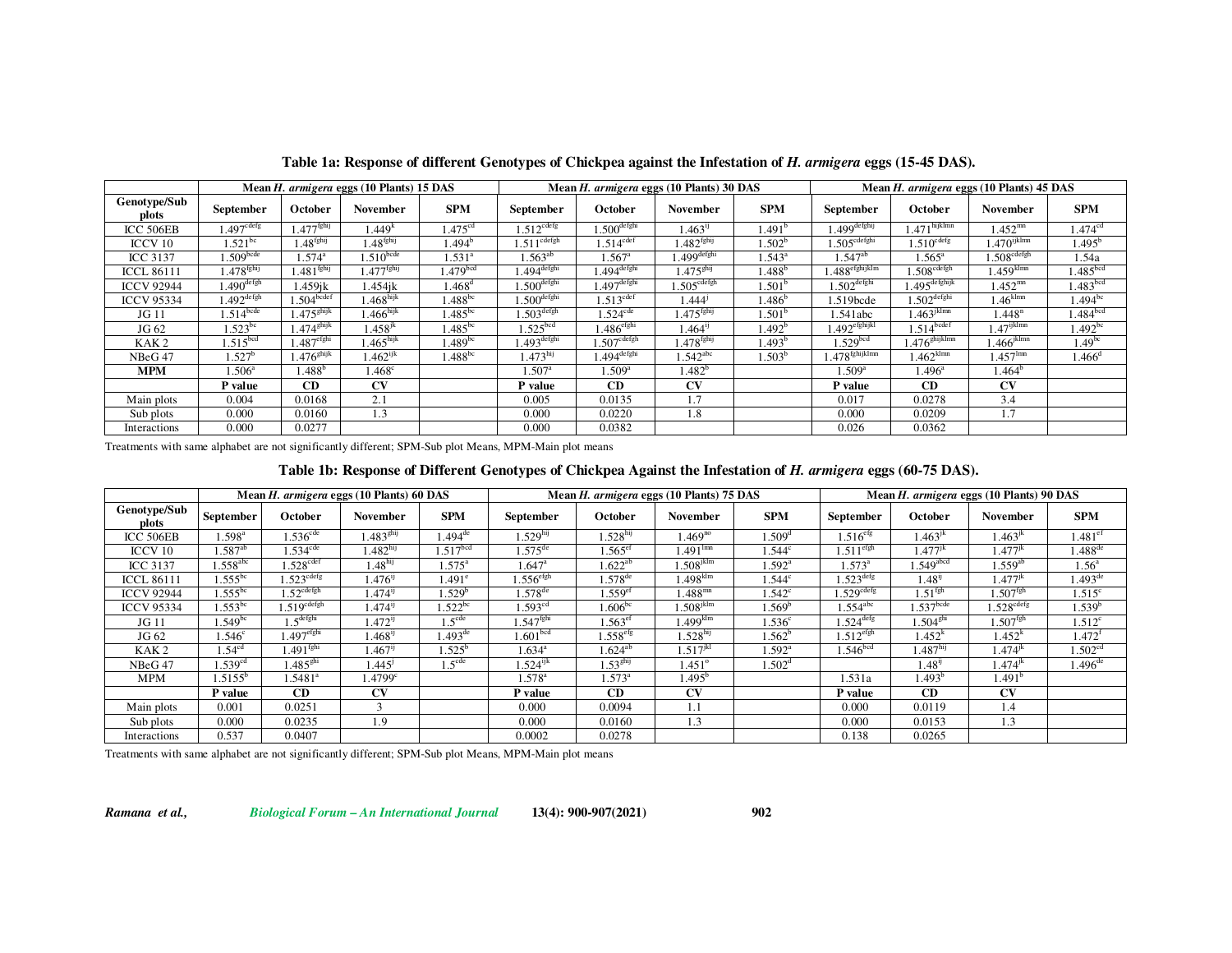|                       |                          |                         | Mean H. armigera larvae (10 Plants) 15 DAS |                      | Mean H. armigera larvae (10 Plants) 30 DAS |                             |                           |                        | Mean H. armigera larvae (10 Plants) 45 DAS |                         |                          |                        |
|-----------------------|--------------------------|-------------------------|--------------------------------------------|----------------------|--------------------------------------------|-----------------------------|---------------------------|------------------------|--------------------------------------------|-------------------------|--------------------------|------------------------|
| Genotype/Sub<br>plots | September                | October                 | November                                   | <b>SPM</b>           | September                                  | October                     | November                  | <b>SPM</b>             | September                                  | October                 | November                 | <b>SPM</b>             |
| ICC 506EB             | $1.485$ <sup>1</sup>     | $1.633$ <sup>defg</sup> | 1.56 <sup>ghi</sup>                        | 1.559 <sup>d</sup>   | $1.595$ <sup>de fghijk</sup>               | $.552$ hijk                 | $1.549^{\rm ijk}$         | $1.565$ <sup>de</sup>  | 1.593 <sup>cde</sup>                       | $1.493^\mathrm{gh}$     | $1.527$ <sup>efgh</sup>  | 1.538 <sup>cd</sup>    |
| ICCV 10               | .529 <sup>hi</sup>       | $.728$ <sup>abc</sup>   | $.567$ <sup>ghi</sup>                      | $1.608^{\rm cd}$     | $1.606$ defghijk                           | 1.642 <sup>cdefg</sup>      | .569 <sup>ghijk</sup>     | 1.606 <sup>cd</sup>    | 1.615 <sup>bcd</sup>                       | 1.589 <sup>cde</sup>    | .563 <sup>cdefgh</sup>   | $1.589$ <sup>ab</sup>  |
| <b>ICC 3137</b>       | $.63^{\text{defg}}$      | $.749^{ab}$             | $1.607^{\rm{defgh}}$                       | $1.662^{ab}$         | .64 <sup>cdefg</sup>                       | $1.712^{bc}$                | .567 <sup>ghijk</sup>     | $1.64^{\rm bc}$        | $1.717^{\rm a}$                            | 1.583 <sup>cde</sup>    | $1.546^{\text{defgh}}$   | $1.615^{\circ}$        |
| <b>ICCL 86111</b>     | .522 <sup>hi</sup>       | $1.693$ <sup>abcd</sup> | $1.602$ <sup>efgh</sup>                    | 1.60 <sup>cd</sup>   | .643 <sup>cdef</sup> g                     | .739 <sup>b</sup>           | 1.659 <sup>bcdef</sup>    | $1.\overline{68}^{ab}$ | $1.637^{bc}$                               | 1.613 <sup>bcd</sup>    | 1.601 <sup>cde</sup>     | $1.617^{\circ}$        |
| <b>ICCV 92944</b>     | $1.623$ <sup>defg</sup>  | $1.748^{ab}$            | $1.627$ <sup>defg</sup>                    | $1.666^{\circ}$      | $1.601$ defghijk                           | $1.627$ cdefghij            | $.545$ <sup>jk</sup>      | $1.591$ <sup>cde</sup> | $1.579$ <sup>cde</sup>                     | 1.581 <sup>cde</sup>    | $.547$ <sup>defgh</sup>  | .569 <sup>bcd</sup>    |
| <b>ICCV 95334</b>     | 1.665 <sup>bcdef</sup>   | $1.774^{\rm a}$         | $1.629$ <sup>defg</sup>                    | $1.689$ <sup>a</sup> | $1.634^{\mathrm{cdefghi}}$                 | $1.855^{\rm a}$             | $1.646^{\rm cdefg}$       | $1.711^a$              | $1.683^{ab}$                               | $1.572$ <sup>cdef</sup> | $.542^{\text{defgh}}$    | $1.599^{ab}$           |
| JG 11                 | $1.643^{\mathrm{cdefg}}$ | $1.625$ <sup>defg</sup> | 1.57 <sup>ghi</sup>                        | $1.613^{bc}$         | $1.626^{\mathrm{cdefghi}}$                 | .68 <sup>bcd</sup>          | $1.584^{\mathrm{fghijk}}$ | $1.630^{bc}$           | 1.606 <sup>bcd</sup>                       | $1.594$ <sup>cde</sup>  | $1.542^{\text{defgh}}$   | $1.581\mathrm{^{ab}c}$ |
| JG 62                 | $1.606$ <sup>efgh</sup>  | $1.625$ <sup>defg</sup> | 1.557 <sup>ghi</sup>                       | 1.596 <sup>cd</sup>  | $1.591$ <sup>efghijk</sup>                 | 1.53 <sup>k</sup>           | 1.522 <sup>k</sup>        | $1.548^{\circ}$        | 1.577 <sup>cde</sup>                       | $1.594$ <sup>cde</sup>  | $1.573$ <sup>cdef</sup>  | $1.582^{\rm abc}$      |
| KAK <sub>2</sub>      | .586 <sup>fgh</sup>      | $1.625$ <sup>defg</sup> | 1.56 <sup>ghi</sup>                        | 1.59 <sup>cd</sup>   | $1.575^{\mathrm{fghijk}}$                  | $1.628^{\mathrm{cdefghij}}$ | $1.568^{\text{shijk}}$    | 1.59 <sup>cde</sup>    | 1.611 <sup>bcd</sup>                       | 1.616 <sup>bcd</sup>    | $1.568^{\mathrm{cdefg}}$ | $1.598^{\rm ab}$       |
| NBeG 47               | $1.678$ <sup>bcde</sup>  | $1.744^{ab}$            | $1.588^{\rm fgh}$                          | $1.67^{\circ}$       | $1.582^{\mathrm{fghijk}}$                  | $1.676$ <sub>bcde</sub>     | $1.638^{\mathrm{cdefgh}}$ | $1.632^{bc}$           | 1.591 <sup>cde</sup>                       | $1.488^{\rm h}$         | $1.499^{fgh}$            | $1.526^{\circ}$        |
| MPM                   | $1.596^b$                | $1.694^{\rm a}$         | $1.586^{\circ}$                            |                      | 1.609 <sup>b</sup>                         | $1.664^{\circ}$             | $1.584^{\circ}$           |                        | $1.620^{\rm a}$                            | $1.572^b$               | 1.550 <sup>c</sup>       |                        |
|                       | P value                  | CD                      | <b>CV</b>                                  |                      | P value                                    | CD                          | <b>CV</b>                 |                        | P value                                    | CD                      | CV                       |                        |
| Main plots            | 0.000                    | 0.0390                  | 4.4                                        |                      | 0.000                                      | 0.0231                      | 2.6                       |                        | 0.000                                      | 0.0197                  | 2.3                      |                        |
| Sub plots             | 0.000                    | 0.0495                  | 3.8                                        |                      | 0.000                                      | 0.0505                      | 3.8                       |                        | 0.000                                      | 0.0447                  | 3.5                      |                        |
| Interactions          | 0.040                    | 0.0858                  |                                            |                      | 0.017                                      | 0.0875                      |                           |                        | 0.138                                      | 0.0774                  |                          |                        |

Table 2a: Mean larval population of gram pod borer, H. armigera on different genotypes of Chickpea (15-45 DAS).

Treatments with same alphabet are not significantly different; SPM-Sub plot Means, MPM-Main plot means.

# Table 2b: Mean larval population of gram pod borer, H. armigera on different genotypes of Chickpea (60-90 DAS).

|                       |                           |                           | Mean H. armigera larvae (10 Plants) 60 DAS |                       | Mean H. armigera larvae (10 Plants) 75 DAS |                         |                         |                     | Mean H. armigera larvae (10 Plants) 90 DAS |                         |                         |                     |
|-----------------------|---------------------------|---------------------------|--------------------------------------------|-----------------------|--------------------------------------------|-------------------------|-------------------------|---------------------|--------------------------------------------|-------------------------|-------------------------|---------------------|
| Genotype/Sub<br>plots | September                 | October                   | November                                   | <b>SPM</b>            | September                                  | <b>October</b>          | <b>November</b>         | <b>SPM</b>          | September                                  | <b>October</b>          | November                | September           |
| ICC 506EB             | 1.561 <sup>fghi</sup>     | $499^{jk}$                | 1.535 <sup>ghijk</sup>                     | $1.532^{tg}$          | 1.545 <sup>fghi</sup>                      | $1.543^{\mathrm{fghi}}$ | $1.522^1$               | 1.537 <sup>cd</sup> | $1.63^a$                                   | $1.522$ <sup>ghij</sup> | $1.524$ <sup>ghi</sup>  | 1.559 <sup>b</sup>  |
| ICCV 10               | .574 <sup>cdefgh</sup>    | $1.545^{g h i j}$         | $1.619$ <sub>bcde</sub>                    | 1.579 <sup>bcd</sup>  | $1.542^{\mathrm{fgh}}$ i                   | $1.529^{\rm h}$         | $1.54^\mathrm{ghi}$     | $1.537^{cd}$        | $1.57$ <sup>bcdef</sup>                    | 1.487 <sup>k</sup>      | 4.487 <sup>K</sup>      | 1.515 <sup>cd</sup> |
| <b>ICC 3137</b>       | $1.626^{bc}$              | $1.545^{\text{shij}}$     | $1.654^b$                                  | $1.608^{ab}$          | .634 <sup>ab</sup>                         | $1.623^{\rm abc}$       | $1.585^{\text{cdefg}}$  | $1.614^b$           | $1.572$ <sup>bcde</sup>                    | .543 <sup>defg</sup>    | 1.523 <sup>ghij</sup>   | $1.546^b$           |
| <b>ICCL 86111</b>     | $.502^{jk}$               | $1.497^{\rm jk}$          | .602 <sub>bcdef</sub>                      | $1.534^{ig}$          | $1.564^{\rm efghi}$                        | .543 <sup>f</sup> ghi   | $1.542$ <sup>fghi</sup> | 1.55 <sup>cd</sup>  | $1.591^{bc}$                               | $1.548^{\text{defg}}$   | $1.548$ <sup>defg</sup> | $1.562^b$           |
| <b>ICCV 92944</b>     | $1.571^{\mathrm{cdefgh}}$ | 1.48 <sup>k</sup>         | $1.588^{\mathrm{cdefg}}$                   | $1.546$ <sup>ef</sup> | $1.59$ bcdef                               | $1.551^{\rm fghi}$      | $1.538^{\rm ghi}$       | 1.56 <sup>c</sup>   | $1.586^{bc}$                               | $.551^{\text{defg}}$    | $1.551$ <sup>defg</sup> | $1.563^b$           |
| <b>ICCV 95334</b>     | 1.617 <sup>bcdef</sup>    | $1.591^{\mathrm{cdefg}}$  | $1.712^a$                                  | $1.64^{\circ}$        | $1.663^{\rm a}$                            | $1.662^{\rm a}$         | $1.615$ <sup>abcd</sup> | $1.647^a$           | $1.601^{ab}$                               | 1.575 <sup>bcd</sup>    | 1.575 <sup>bcd</sup>    | $1.584^{\rm a}$     |
| JG 11                 | $1.569^{\rm{defgh}}$      | $1.573^{\mathrm{cdefgh}}$ | 1.624 <sup>bcd</sup>                       | $1.589^{bc}$          | .603 <sub>bcde</sub>                       | $1.615$ <sup>abcd</sup> | $1.566^{\rm defghi}$    | $1.595^{\circ}$     | $1.567^{\text{cdef}}$                      | $1.533^{gh}$            | $1.533^{gh}$            | 1.544 <sup>b</sup>  |
| JG 62                 | $1.493^{\rm jk}$          | $1.492^{\rm jk}$          | 1.536 <sup>ghijk</sup>                     | $1.507^{8}$           | $1.572$ <sup>defgh</sup>                   | 1.524 <sup>hi</sup>     | $1.526^{\rm h}$ i       | 1.541 <sup>cd</sup> | $1.538$ <sup>fg</sup>                      | 1.487 <sup>k</sup>      | $1.49^{jk}$             | $1.505^{\rm d}$     |
| KAK <sub>2</sub>      | $1.568$ <sup>efghi</sup>  | $1.524^{\text{hijk}}$     | $1.621$ <sup>bcde</sup>                    | $1.571^{\text{cde}}$  | 1.591 <sup>bcdef</sup>                     | 1.559 <sup>efghi</sup>  | 1.545 <sup>fghi</sup>   | $1.565^{\circ}$     | $1.572$ <sup>bcde</sup>                    | $1.501^{\text{hijk}}$   | $1.501$ hijk            | $1.524^c$           |
| NBeG 47               | $1.513^{ijk}$             | $1.565^{\text{efghi}}$    | $1.575$ <sup>cdefgh</sup>                  | $1.551^{\text{def}}$  | $.525^{h}$ i                               | $1.52^{\circ}$          | $1.526^{\rm hi}$        | $1.524^{\rm d}$     | $1.541$ <sup>efg</sup>                     | $1.483^{k}$             | $1.497$ <sup>ijk</sup>  | 1.507 <sup>cd</sup> |
| <b>MPM</b>            | $1.559^b$                 | $1.531^{\circ}$           | $1.606^{\circ}$                            |                       | $1.582$ <sup>a</sup>                       | $1.567^{ab}$            | $4.550^b$               |                     | $1.576^{\circ}$                            | $.523^b$                | $1.522^b$               |                     |
|                       | P value                   | CD                        | <b>CV</b>                                  |                       | P value                                    | CD                      | <b>CV</b>               |                     | P value                                    | CD                      | $\mathbf{C}\mathbf{V}$  |                     |
| Main plots            | 0.000                     | 0.014                     | 1.7                                        |                       | 0.018                                      | 0.019                   | 2.3                     |                     | 0.000                                      | 0.009                   | 1.1                     |                     |
| Sub plots             | 0.000                     | 0.032                     | 2.6                                        |                       | 0.000                                      | 0.028                   | 2.3                     |                     | 0.000                                      | 0.018                   | 1.5                     |                     |
| Interactions          | 0.023                     | 0.056                     |                                            |                       | 0.836                                      | 0.049                   |                         |                     | 0.047                                      | 0.032                   |                         |                     |

Treatments with same alphabet are not significantly different; SPM-Sub plot Means, MPM-Main plot means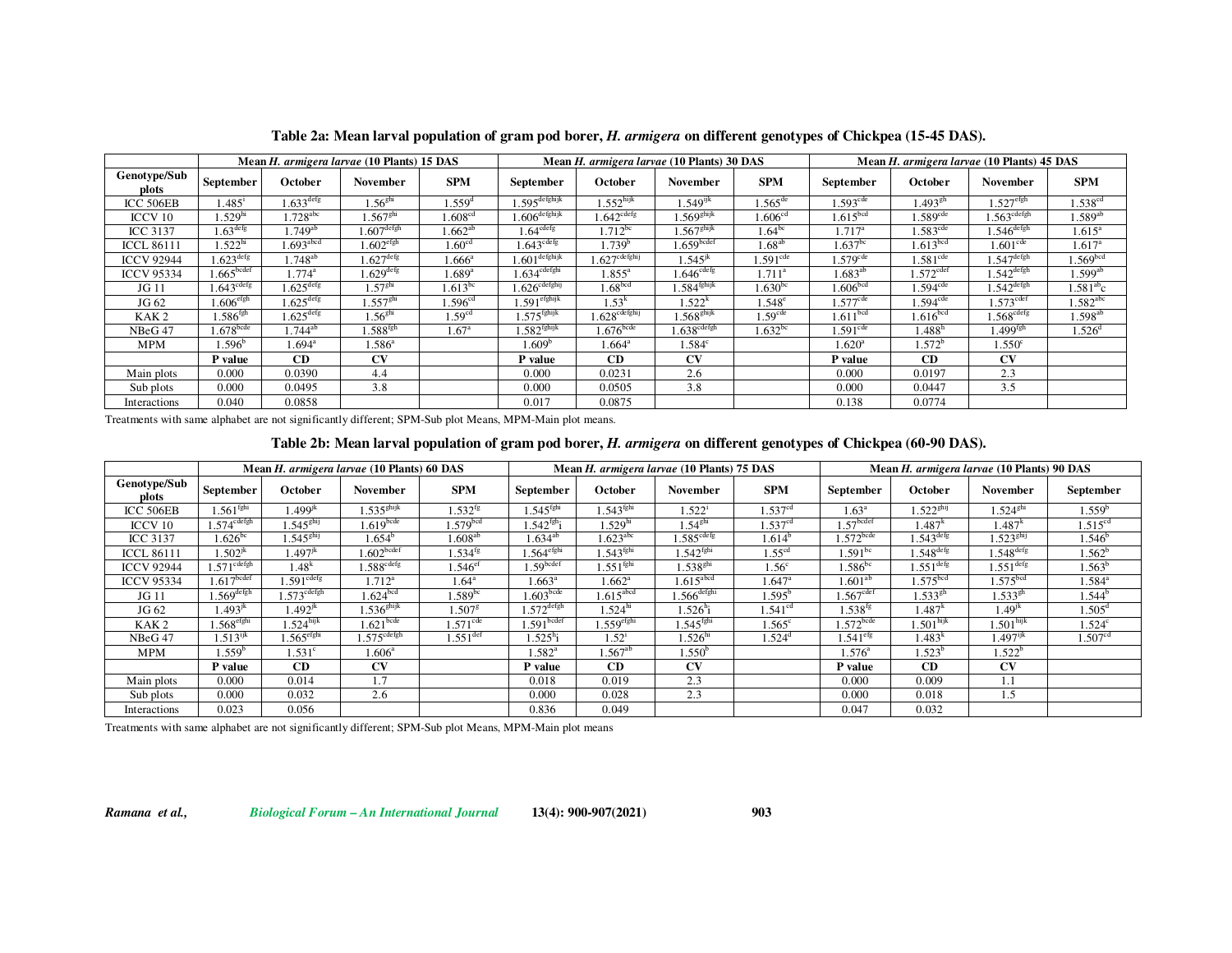Late sowing (November, M3) was found as the best time for sowing chickpea genotypes followed by October and September based on the low mean egg populations. Among the genotypes evaluated ICC 3137 was found as the most susceptible genotype as it recorded highest mean egg population (1.531-1.592) throughout the cropping period. The genotypes NBeG 47 and ICCL 86111 were found to be resistant genotypes with low mean egg population during 45, 60 and 75 DAS. During Vegetative stage, the genotypes ICCV 92944 and ICCV 95334 were found as best genotypes in resistance pod borer with low egg density. **Varietal performance against gram pod borer larvae:**

Results (Tables 2a and 2b) showed that during the crop period (15 to 90 days after sowing) average larval population of *H. armigera* varied significantly (P<0.05) with different sowing dates in two cropping seasons and there was a significant difference between dates of sowing and genotypes. Interaction effect, results revealed that there was a significant difference during 15, 30, 60 and 90 DAS. None of the genotypes were free from pod borer larval incidence. In early sown crop (September) larval appearance was recorded after 30 DAS. Late sowing (November, M3) was found to be the best time for sowing chickpea genotypes followed by October and M1 September based on the low mean larval populations. However, initial larval infestation (up to 30 DAS) was higher in October sown crop. Number of larvae was increased gradually with crop growth. The genotypes ICCV 95334 and ICC 3137 are found as susceptible genotypes with greater larval infestation from the vegetative to pod maturity stage. Genotypes JG 62 and NBeG 47 were found as promising cultivars against pod borer larval resistance during the pod maturity and flowering stages. Whereas, ICC 506EB was found to be tolerant during vegetative stage of the chickpea crop.

The current research results of chickpea genotypes evaluated under different dates of sowing regimes are in corroboration with the findings of Pavani *et al*., (2019) where the *H. armigera* oviposition decreased across sowing dates from October to December. The genotype ICC 3137 was most preferred for egg laying (9.5 eggs/5 plants), followed by KAK 2 (6.8 eggs/5 plants) and they concluded that, the *H. armigera* incidence was decreased with a delay in time of sowing (60.0 larvae/5plants in the October sown crop to 21.9 larvae/5plants in the December sown crop). Similar results were obtained for larval incidence. ICC 3137 was found as susceptible one and these results are in line with Pavani *et al*. (2019) wherein highest incidence of *H. armigera* larvae were recorded on ICC 3137 (55.1 larvae/5plants), and the lowest on ICCV 10 (29.9 larvae/5plants). Contradictorily Choudhary *et al*., (2014) experimental findings revealed that early sown crop ( $5<sup>th</sup>$  October) had the lowest gram pod borer larval population (2.50 larvae/five plants) and minimum pod damage (14.50%) with relatively better yield (13.04 q ha-1) as compared to late sown  $(20<sup>th</sup>$  November) crop.

**Pod damage:** There were significant difference across genotypes. Percent pod damage across genotypes ranging from 10.50 to 40.66 percent. Minimum pod damage was observed in ICCV 10 (10.50%), followed by ICCL 86111 and ICC 506EB with 12.64 % and, 14.01% respectively. The per cent pod damage in NBeG 47 (19.43 %) was statistically at par with JG 11 (22.76 %). However, maximum pod damage was observed in ICC 3137 (40.66 %), followed by ICCV 95334 (31.88 %), ICCV 92944, KAK 2 and JG 62 (29.48 %, 28.78 and 27.10 %) respectively. Pod damage percentage results of the current study are in corroboration with the findings of Shankar *et al*., (2014) who evaluated a diverse array of chickpea genotypes for resistance against *H. armigera* and reported that*,*  significantly lower numbers of *H. armigera* larvae were on ICCL 86111 and ICCV 10, compared to ICC 3137 during vegetative and flowering stages in one or both sowings/seasons. The grain yield of these genotypes was also significantly greater than that of ICC 3137 in one or both sowings/seasons. Chandile *et al*., (2017) has also reported that the lowest grain damage was recorded on ICCL-86111 (4.92 per cent). However, ICC-3137 recorded maximum *H. armigera* population (1.51 larvae per plant) highest pod damage (10.14 %). Experimental findings of the present study are in line and supported by the findings of Sehgal and Ujagir (1990) who reported 42.6 to 90.0 % percent pod damage in chickpea by *H. armigera* at Pantnagar. Similar results were also reported by Jaba *et al*., (2017) where the percent mean pod damage ranged from 68.49 to 100.0 %



### **Fig. 1.** Pod damage and Pest resistance against *H. armigera* in test genotypes.

**Pest Resistance Susceptible Rating:** PRSR was recorded on the scale of 1-9 by comparing pod damage in test chickpea genotypes with the susceptible check ICC3137. The PRSR ranged from 3-6. Out of ten test genotypes evaluated, four genotypes *viz.* ICC 506 EB, ICCV 10, ICCL 86111and NBeG 47 recorded PRSR of 3 and were resistant to pod borer. Whereas, ICCV 92944, JG 11, JG 62 and KAK 2 recorded PRSR of 4 and ICCV 95334 recorded PRSR of 5 as compared to 6 in susceptible check ICC 3137. Results of the PRSR are agreement with the experimental findings of Reddy and Agnihotri (2018) wherein test genotype ICCL 86111 was categorised as resistant, JG 11 as moderately resistant as it recorded PRSR rating 4 when compared to 6 in susceptible genotype ICC 3137.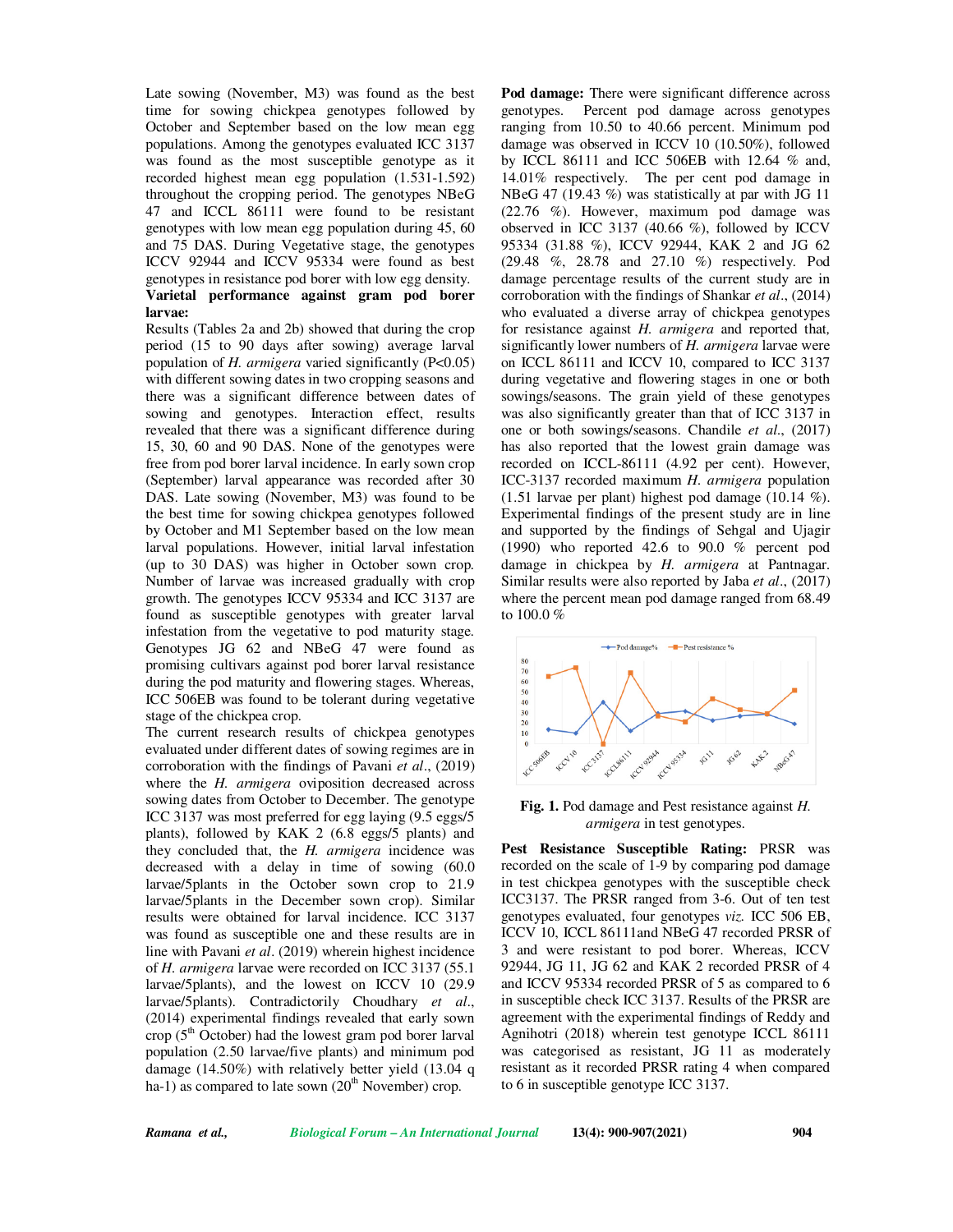**Grain yield:** The grain yield ranged from 316.4 kg/ha to 836.1 kg/ha. The highest grain yield was recorded in ICCV 10 (836.1 kg/ha) followed by ICCL 86111, NBeG 47 and ICC 506 EB (785.0, 758.0 and 714.0 kg/ha respectively). Lowest yield was recorded in ICC 3137 (316.4 kg/ha) followed by ICCV 95334 (486.0 kg/ha), JG 62 (496.0 kg/ha), ICCV 92944 (541.0 kg/ha) and JG 11 (634.0 kg/ha) as compared to 316.4 kg/ha in the susceptible check ICC 3137. The grain yield results of the present study are in corroboration with Shankar *et al*., (2014) wherein the grain yield of ICCL 86111 was significantly greater than that of ICC 3137 in one or both sowings/seasons. Studies of Chandile *et al*., (2017) also revealed that the lowest grain damage was recorded on ICCL 86111 (4.92 per cent) with maximum grain yield of 24.40 q/ha. However, ICC 3137 recorded

maximum grain damage (15.74 per cent) and lowest grain yield (10.27 q/ha).



**Fig. 2.** Pooled grain yield recorded of the test genotypes.

|  |  |  | Table 3: Per cent pod damage and grain yield of chickpea on different genotypes During rabi, pooled. |
|--|--|--|------------------------------------------------------------------------------------------------------|
|--|--|--|------------------------------------------------------------------------------------------------------|

| Genotype           | Total No of Pods (10)<br>plants) | <b>Total infested No</b><br>of pods (10<br>plants) | Pod damage % | Pest resistance % | <b>PRSR</b>    | <b>Total grain</b><br>yield<br>(Kg) |
|--------------------|----------------------------------|----------------------------------------------------|--------------|-------------------|----------------|-------------------------------------|
| ICC 506EB          | 392                              | 95                                                 | 14.01        | 65.54             | 3              | 714.6                               |
| <b>ICCV 10</b>     | 3028                             | 318                                                | 10.50        | 74.17             | 3              | 836.1                               |
| <b>ICC 3137</b>    | 1124                             | 457                                                | 40.66        | 0.00              | 6              | 316.4                               |
| <b>ICCL86111</b>   | 2108                             | 266                                                | 12.64        | 68.92             | 3              | 785                                 |
| <b>ICCV 92944</b>  | 2025                             | 597                                                | 29.48        | 27.50             | $\overline{4}$ | 541                                 |
| <b>ICCV 95334</b>  | 1016                             | 324                                                | 31.88        | 21.59             | 5              | 486                                 |
| JG 11              | 1314                             | 487                                                | 22.76        | 44.03             | 4              | 634                                 |
| JG 62              | 2145                             | 356                                                | 27.10        | 33.34             | $\overline{4}$ | 496                                 |
| KAK <sub>2</sub>   | 986                              | 284                                                | 28.78        | 29.21             | $\overline{4}$ | 382                                 |
| NBeG <sub>47</sub> | 1699                             | 330                                                | 19.43        | 52.20             | 3              | 758                                 |

### **Correlation between** *H. armigera* **infestations and meteorological parameters:**

High level of temperature and rainfall were the two critical environmental factors that influences the incidence rates and performance of the cultivars in the field conditions. Correlation between *H. armigera* eggs and weather factors showed that the minimum temperature, had a significant positive correlation in all three months of sown crop but in the early sown crop the rainfall, maximum temperature and relative humidity morning were showed negative correlation with *H. armigera* egg count. Irrespective of the date and time of sowing rainfall showed a significant negative correlation and solar radiation showed positive correlation. Correlation studies of Parmar *et al*., (2015) had also reported that larval population with sunshine hours exhibited positive correlation in November sown crop. Maximum temperature showed positive correlation with egg count in October and November sown crops. Whereas, relative humidity evening showed negative correlation with egg count in October and November sown crops. Experimental findings of the present correlation results are in line with the results of Shahzad *et al.,* (2003), wherein population of *H. armigera* was significantly positively correlated with temperature, solar radiation and significantly negatively correlated with morning RH and insignificantly negatively correlated with evening RH. Studies of Reddy *et al.,* (2009) has also confirmed that population has significantly positive correlation with temperature. The rainfall and larval population showed positive correlation coefficient (0.03) but it was non-significant. The sunshine hours showed positive and non-significant correlation with larval population.

**Table. 4. Correlation between** *H. armigera* **incidence and weather factors for the pooled Susceptible genotype ICC 3137 data.**

| <b>Parameter</b>      | Month of<br>sowing | Rainfall | Max<br>Temp | <b>Min Temp</b> | <b>RH</b> morning | <b>RH</b><br>evening | <b>Solar Radiation</b> |
|-----------------------|--------------------|----------|-------------|-----------------|-------------------|----------------------|------------------------|
| H. armigera eggs      | September          | 0.559    | $-.421$     | $0.978**$       | $-908**$          | $.924**$             | $0.856**$              |
|                       | October            | $-.501$  | .510        | 0.023           | .047              | $-.684$ <sup>*</sup> | 0.545                  |
|                       | November           | $-.459$  | .300        | 0.151           | $-.402$           | $-.350$              | 0.212                  |
| H. armigera<br>larvae | September          | 0.559    | $-.421$     | $0.978**$       | $-0.908**$        | $0.924**$            | $0.856**$              |
|                       | October            | $0.620*$ | .392        | 0.388           | 0.317             | 0.404                | 0.328                  |
|                       | November           | 0.273    | $-749**$    | $-.215$         | 0.317             | $0.661*$             | $-.573$                |

\*. Correlation is significant at the 0.05 level; \*\*. Correlation is significant at the 0.01 level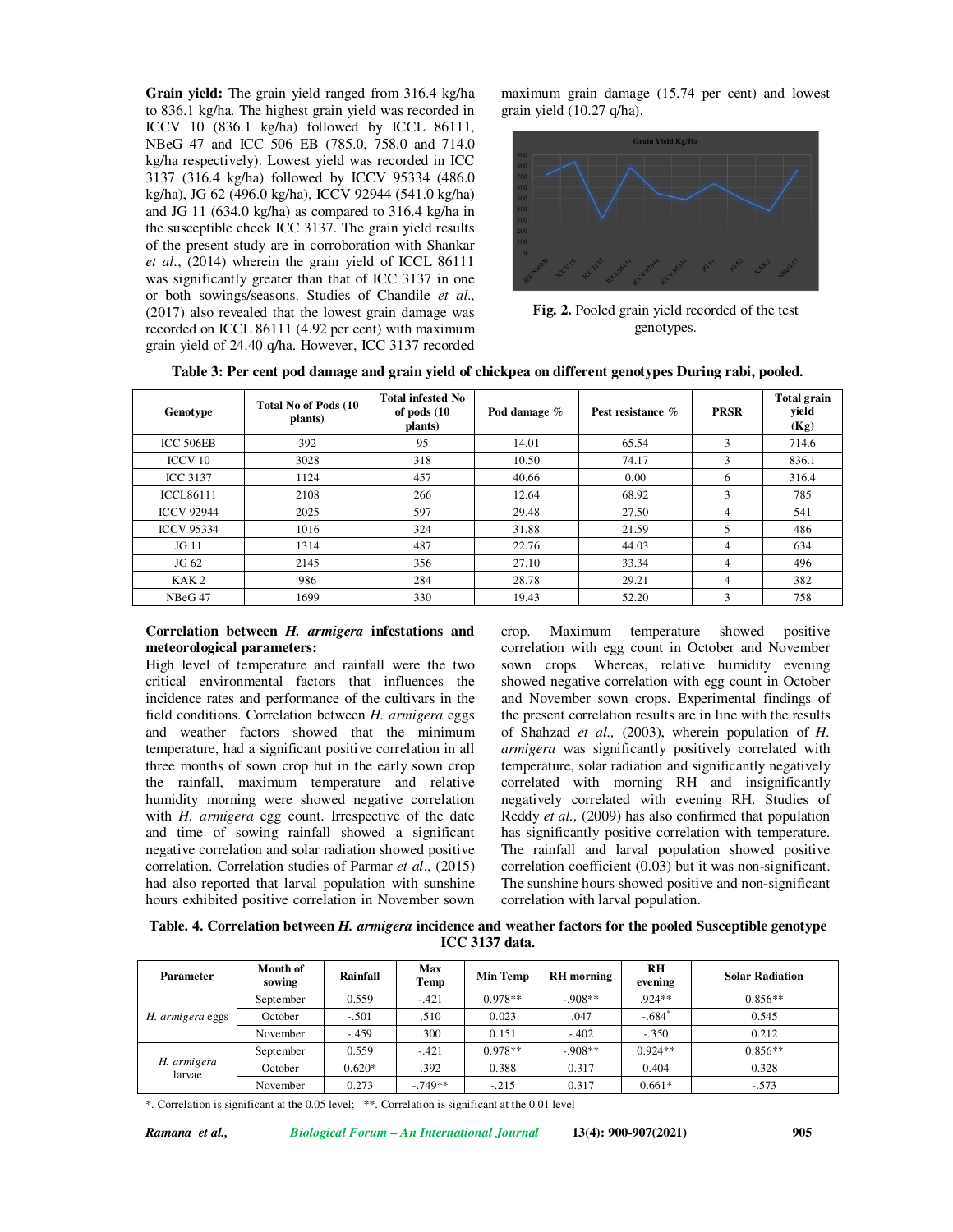Gram pod borer, *H. armigera* larval population was correlated with the same weather parameters, and the results were contradictorily showed that rainfall is positively correlated with the larval incidence of *H. armigera* in all three months sown crop, irrespective of the sowing dates. Maximum temperature also negatively correlated with the larval incidence in the September and November sown crops, while it exhibited the positive correlation with the October sown crop. These results were supported Spoorthi *et al*., (2017) where the larval population exhibited positive correlation with maximum  $(r = 0.5133)$ .

Minimum temperature showed positive correlation with larval incidence in the September and October sown crops and it showed negative correlation with the late sown crop. Correlation results of this study are supported by Kumar *et al*., (2018) with the findings of maximum temperature and sunshine hours had significant positive correlation  $(r = 0.89)$  and  $(r = 0.69)$ respectively. The other weather parameters *viz* relative humidity morning, relative humidity evening and solar radiation were positively correlated. Correlation results of larval population of the present research are in line and matched with the studies of (Khorasiya *et al*., 2016) indicated that maximum temperature exerted very high negative direct effect while morning relative humidity registered positive and high direct effect. Our experimental results are supported by the studies of Bajya *et al.,* (2010); Pandey *et al.,* (2014) reported that the where minimum temperature, rainfall and relative humidity in the morning and evening were positively correlated with the increase in *H. armigera* larval population.

Correlation results pertaining to *H. armigera* eggs of the current research are in confirmation with the findings of Shah and Shahzad (2005) where, a negative correlation existed between the eggs, larval instars of *H. armigera* with the average morning per cent relative humidity. The eggs and larval instars of *H. armigera*  held no relationship with evening percent relative humidity. Correlation studies of Bahadur *et al*., (2018) had also revealed that there was a positive association with maximum temperature  $(r = 0.636)$ , sunshine  $(r =$ 0.595) and minimum temperature  $(r = 0.580)$ . However, during the year 2017 morning relative humidity  $(r = -$ 0.399), and evening relative humidity  $(r = -0.761)$ showed negative correlation and these results are in match with the present research.

### **CONCLUSIONS AND FUTURE PERSPECTIVE**

In the present study, ten Chickpea accessions were screened under different dates of sowing regimes against pod borer, *H. armigera*. Based on the pooled data analysis results, November sown crop was found optimal and right time for sowing to escape the pod borer coincidence and among the tested genotypes, percent pod damage observed in ICCV 10 was minimum and maximum in ICC 3137 and correlation results of ICC 3137 genotype incidence data showed positive correlation with maximum, minimum temperature, solar radiation, rainfall and with humidity

larval population showed negative correlation. Furthermore, future studies should be engrossed on evaluating different elite varieties of chickpea against *H. armigera and S. exigua* under natural and laboratory conditions by evaluating biochemical components and agronomic characters like trichome density which are responsible for their susceptibility/resistance and more attention should be devoted to study the demographic parameters of this pest under field conditions for developing effectual management strategies.

**Acknowledgement.** The authors are thankful to Integrated Crop Management, Entomology, ICRISAT, Patancheru, Hyderabad, Telangana. India for providing us necessary facilities to undertake the studies. **Conflict of Interest.** None.

#### **REFERENCES**

- Ahmad, S., Ansari, M. S., Siqqiqui, M. H. and Hussain, M. (2016). Effect of intercrops on management of *Helicoverpa armigera* in Chick pea agro-ecosystem. *Annals of Plant Protection Science*, *24*(2): 208-212.
- Anonymous. Agriculture Statistics at a glance Department of Agriculture, Govt. of India, New Delhi, 2018.
- Bahadur, G. M. D., Keval, R., Verma, S. and Bisht, K. (2018). Seasonal occurrence of gram pod borer (*Helicoverpa armigera* (Hubner) on chickpea in Varanasi. *Journal of Entomology and Zoology Studies, 6(*6): 786-790.
- Bajya, D. R., Monga, D., Tyagi, M. P. and Meena, B. L. (2010). Population dynamics of *Helicoverpa armigera*  on chickpea in correlation with weather parameters. *Annals of Plant Protection Sciences*, *18*(1): 227-229.
- Chandile, P. G., Patange, N. R. and Sarnaik, B. C. S. (2017). Assessment of host plant resistance for management of gram pod borer, *Helicoverpa armigera* (Hubner). *Journal of Entomology and Zoology Studies*, *5*(2): 1030-1033.
- Choudhary, O. M., Anwala, R. and Sharma, M. M. (2014). Studies on varietal screening and date of sowing of *Helicoverpa armigera* (Hub.) on chickpea (*Cicer arietiinum* (L)). *Advance Research Journal of Crop improvement*, *5*(2): 149-153.
- FAOSTAT 2019-20 (http://www.fao.org/faostat/en/)
- Fitt, G. P. (1989). The ecology of *Heliothis* species in relation to agroecosystems. *Annual reviews of Entomology*, *34*: 17-52.
- Jaba, J., Agnihotri, M. and Chakravarty, S. (2017). Screening for Host Plant Resistance to *Helicoverpa armigera* (Hubner) in Chickpea Using Novel Techniques. *Legume Research-An International Journal*, *40*: 955- 958.
- Khorasiya, S. G., Raghavani, K. L. and Bharadiya, A. M. (2016). Direct and indirect effect of abiotic factors on population fluctuation of *Helicoverpa armigera* in chickpea. *International Journal of Agriculture Sciences, 8*(57): 3106-3109.
- Kumar, P., Ahmad, M. A., Kumar, R. and Moses, S. (2019). Varietal screening of chickpea, *Cicer arietinum* (L.) against gram pod borer, *Helicoverpa armigera* (Hb.). *Journal of Entomology and Zoology Studies*, *7*(1): 06- 08.
- Muchhadiya, D. V., Saradava, D. A. and Kabaria, B. B. (2014). Population dynamics of insect pests and some of their natural enemies and their correlation with weather parameters on Bt cotton. *Indian Journal of Agricultural Sciences*, *84*(5): 572-578.

*Ramana et al., Biological Forum – An International Journal* **13(4): 900-907(2021) 906**